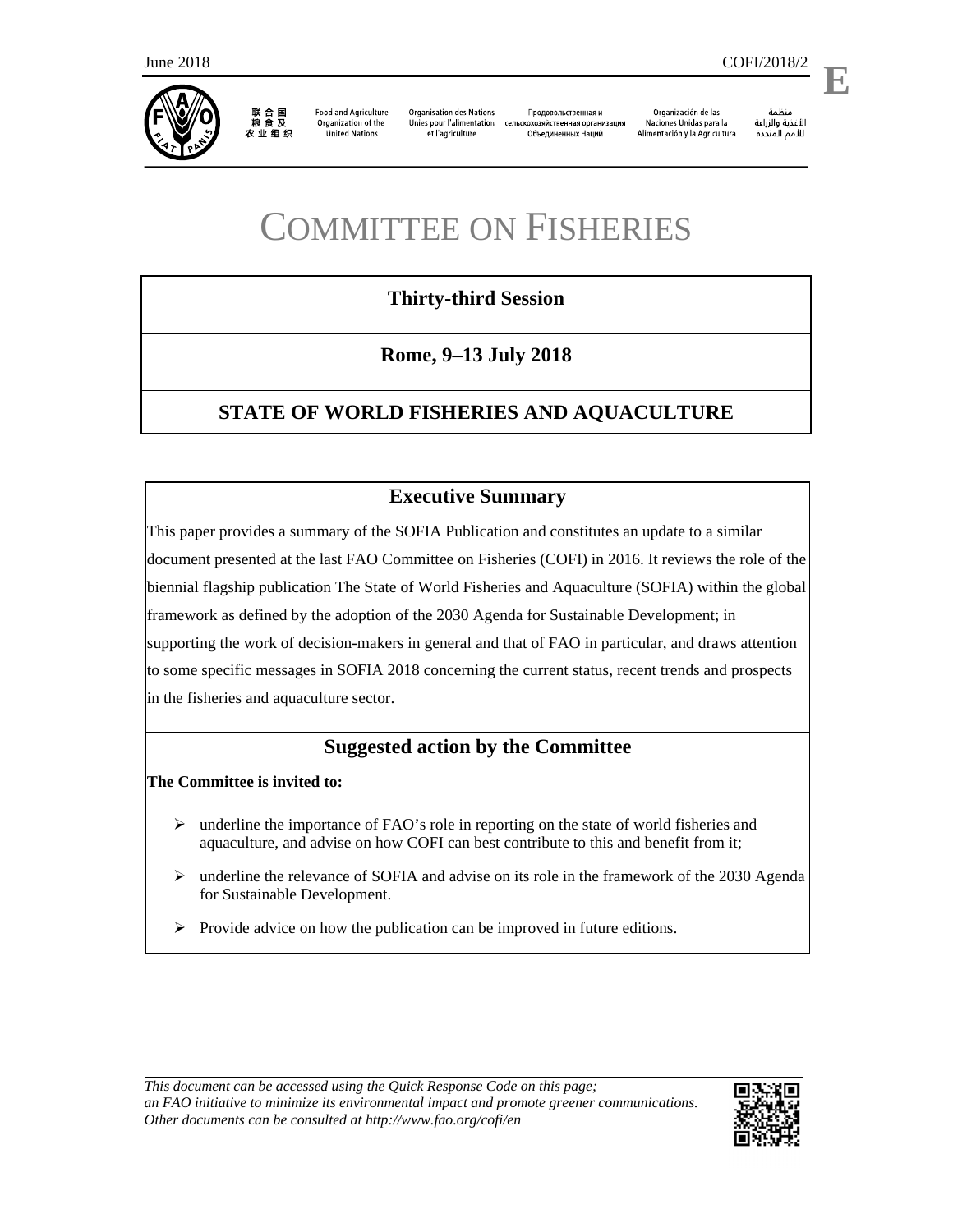1. The State of World Fisheries and Aquaculture (SOFIA) publication is usually launched shortly before or at the COFI Opening Session. Recognizing the relevance of the subject of the state of world fisheries and aquaculture to the work of COFI, it was first decided to include a dedicated item on SOFIA in the Agenda for the Thirtieth Session of COFI in 2012.

2. Since 2015 when the 2030 Agenda for Sustainable Development and its 17 Sustainable Development Goals (SDGs) were adopted, FAO and its Member States are firmly engaged in meeting these goals, some of which are highly relevant to fisheries and aquaculture. Such engagement calls for ambitious and innovative approaches in the ways policies, programmes, partnerships and investments are pulled together to achieve these common goals.

3. The purpose of the present document is to: (i) consider the role of SOFIA in supporting the work of decision-makers in general and that of FAO in particular within the new global framework set by the 2030 Agenda; and (ii) present key information in SOFIA 2018 concerning the current status, recent trends and prospects in the fisheries and aquaculture sector.

4. SOFIA is intended to facilitate a comprehensive, objective and global view of the fisheries and aquaculture sectors, particularly of emerging issues. SOFIA 2018 is the thirteenth edition in the biennial series, which started in 1994.

#### **I. ROLE AND INFLUENCE OF SOFIA PUBLICATION**

5. Since the Thirtieth Session of COFI the relevance, quality and influence effectiveness of SOFIA publications at the science–policy interface were reported and confirmed both by the Committee and through specific studies<sup>1</sup> and evaluations conducted by  $FAO$ ,<sup>2</sup> and described in a recent publication.<sup>3</sup> Indicators have pointed to a clear and growing interest in SOFIA as measured by media and citation analysis as well as web traffic.

6. These evaluations revealed that the Overview section attracts the most attention, while notable interest has also be shown for information such as the Code of Conduct for Responsible Fisheries, the FAO Fish Price Index (introduced in 2010 edition), or the growth in aquaculture as a source of fish food along with the state of marine fishery stocks (2012 edition). Among policy-makers, SOFIA is perceived as a critical source of global trends and statistics, and, to a lesser degree, of knowledge about fisheries in a variety of topics and contexts, which supports decision-making and policy decisions. SOFIA has helped to improve sectoral statistics over the years, and SOFIA reports have significantly guided the development/improvement of sectoral strategies or programmes.

7. Generally speaking, media coverage has grown over the last issues. SOFIA 2016 was launched with a press release, radio interviews on UN radio and various requests for interviews from major news outlets, including The Guardian, BBC, El Pais, and Reuters, among others. Social media was instrumental in reaching a wider audience and infographics were created to amplify messages of SOFIA through wider audiences. SOFIA 2016 was featured on the FAO home page and on regional offices homepages.

 $\overline{a}$ 

 $<sup>1</sup>$  in-depth analysis on the impact of SOFIA, in partnership with Dalhousie University of Halifax Nova Scotia, as part of a project under the</sup> 'Environmental Information: Use and Influence' initiative

specific assessment conducted in 2014-15 by FAO's Office of Evaluation, within a broader overall evaluation of FAO flagship information products, assessed the extent to which SOFIA is achieving its intended outcomes.<br><sup>3</sup> Ababouch, L., Taconet, M., Plummer, J., Garibaldi L. & Vannuccini, S. 2016. Bridging the science–policy divide to promote fisheries

knowledge for all: the case of the Food and Agriculture Organization of the United Nations. In B.H. MacDonald, S.S. Soomai, E.M. De Santo & P.G. Wells, eds. *Science, information and policy interface for effective coastal and ocean management*, pp. 389-417. Boca Raton, Florida, USA, CRC Press.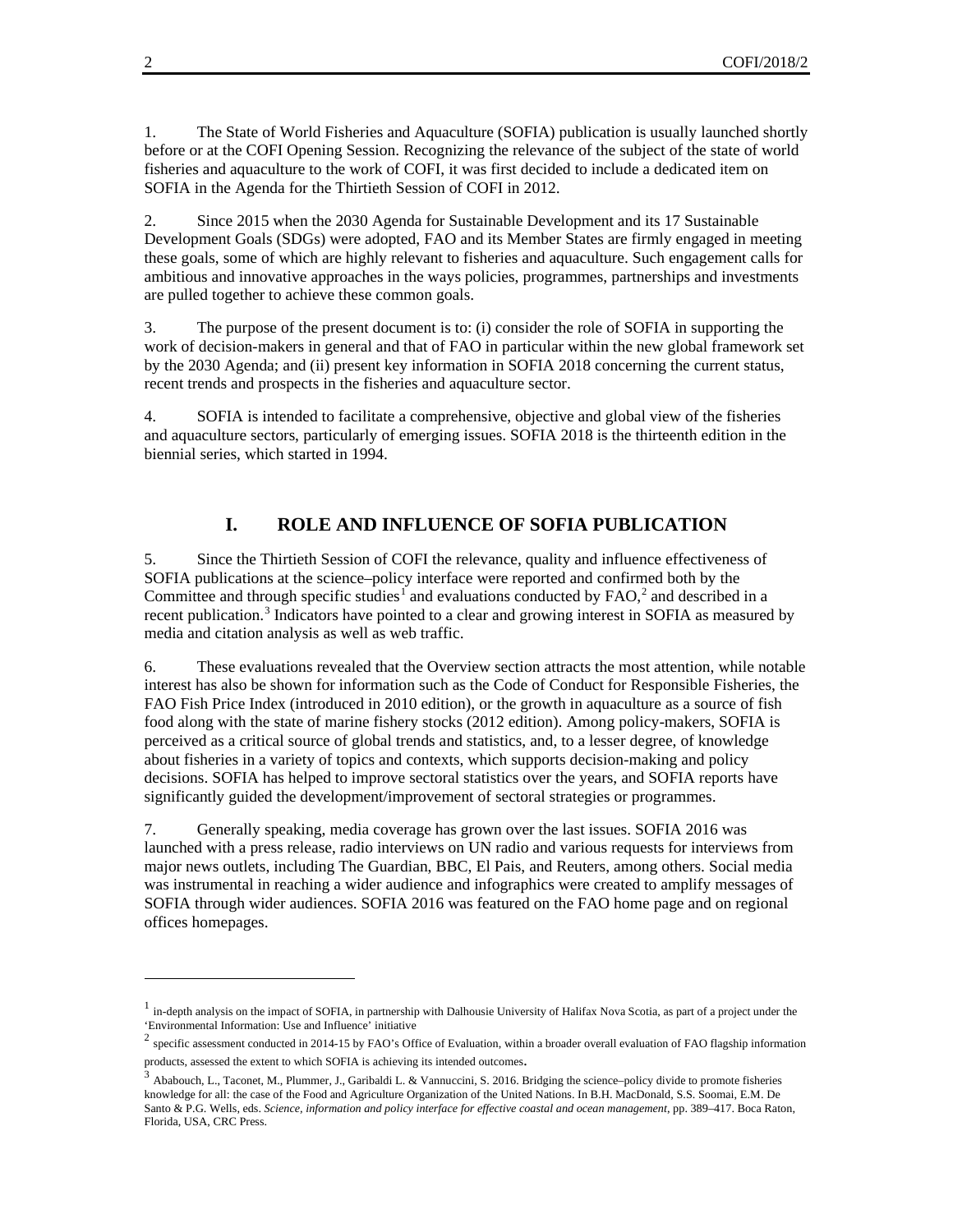l

8. Past reports on citation and content analysis of  $SOFIA<sup>12</sup>$  revealed an increase of citations of SOFIA editions over time, with a wide variation of sources and publishers indicating an extensive and diverse use of SOFIA information, including a significant number of sources in policy contexts. SOFIA remains regularly quoted in workshops, meetings, scientific papers, press articles and media outlets, as well as by partner international organizations. According to the Web of Science Core Collection, SOFIA 2016 has been cited 147 times in other publications (scientific and non-) since its issuance.

9. Web traffic has continuously increased with every new issue, and still does: data from FAO's Document Repository regarding SOFIA 2016 shows an average of 22 653 views per month (all languages) over period July 2016 until December 2017 (with a very significant total number of views reaching 407 768), compared to the 21 247 views per month for SOFIA 2014 over period (July 2014 – April 2016), based on comparable metrics. Over this period, SOFIA 2016 totalled a very significant total number of views reaching 407 768, complemented with 84 868 views for the booklet and flyer of interest to a broader audience. The SOFIA evaluation<sup>2</sup> conducted in 2014-15 noted that web traffic for older editions tapers with the release of more recent SOFIA publications, however specific topics covered remain visited over time. This together with the positive usage trends provide a solid indication of subject matter and content quality that continues to garner interest.

10. In order to harness SOFIA's utility and influence towards meeting the 2030 Agenda, the 2018 SOFIA edition has undergone some restructuring compared to previous versions. While Part 1 continues to report global status and trends, the other sections have changed in focus with Part 2 presenting FAO's position and work directions on key topics for which FAO strategies are established, Part 3 discussing global issues and reviewing possible solutions and strategies with a specific attention to cross-cutting/sectoral aspects, and Part 4 (outlook and emerging issues) firmly geared on sectoral perspectives through modelled projections and a prospective review of our changing environment. SOFIA's 2016 edition was the first to undergo a change in layout design, to align to a FAO corporate style and communication strategy across all FAO's flagship publications. This 2018 edition follows the same corporate style with some improvements.

11. The SOFIA 2018 development process lasted one year and has broadly involved Fisheries and Aquaculture Department staff with significant contributions from staff from other FAO Departments. Its quality assurance process included close collaboration with the Office of Corporate Communication (OCC) responsible for the design and layout of the publication, reviews from other FAO Departments, and for the first time also external review by three independent experts (from fisheries, aquaculture and trade fields respectively).

#### **II. SOME KEY UPDATE ON GLOBAL TRENDS IN SOFIA 2018**

12. A summary of SOFIA's Part 1 'World review' is herewith provided (par. 13 to 21) with highlights of latest sectoral trends based on FAO global fishery statistics. The Governance and policy section of Part 1 concerning update on progress and status on the Code and related international instruments is provided in Meeting Document COFI/2018/3.

13. Excluding aquatic plants, global fish<sup>4</sup> production peaked at about 171 million tonnes in 2016, with aquaculture representing 47 percent of the total and 53 percent if non-food uses (including reduction to fishmeal and fish oil) are excluded. In addition, the world production of aquatic plants, mostly seaweeds, reached 31.2 million tonnes in 2016, of which 30.1 million tonnes (96.5 percent) was harvested from aquaculture.

<sup>4</sup> In this paper, the term "fish" indicates fish, crustaceans, molluscs and other aquatic animals, but excludes aquatic mammals, crocodiles, alligators and caimans, seaweeds and other aquatic plants.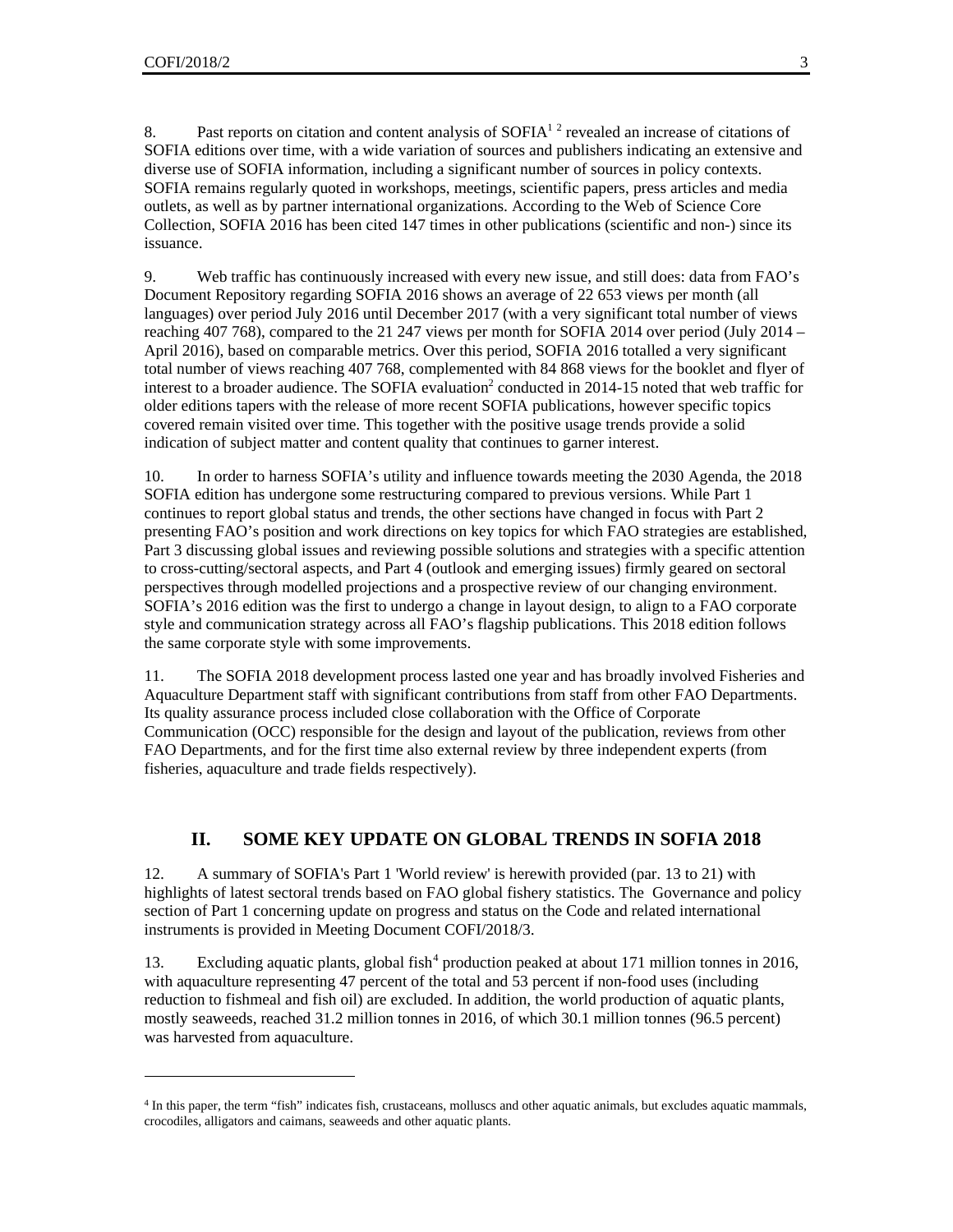14. With 79.3 million tonnes produced from marine waters and 11.6 million tonnes from inland waters, global capture fisheries production totalled 90.9 million tonnes in 2016, a small decrease in comparison to the two previous years. Alaska pollock surpassed again anchoveta as the top species in 2016, with the highest catches since 1998. Inland catches provide a key food source for many local communities, especially in land-locked and low-income countries in Asia and Africa. In 2016, sixteen countries, mostly in Asia, produced almost 80 percent of these catches.

15. World aquaculture production reached 80.0 million tonnes of food fish in 2016. With 5.8 percent annual growth rate during the period 2001–2016, aquaculture continues to grow faster than other major food production sectors, but it no longer enjoys the high annual growth rates of around 10 percent experienced in the 1980s and 1990s. Also, the disparity in the level of sectoral development and uneven production distribution remain great among the countries within the regions and across the world.

16. Between 1961 and 2016, the average annual increase in global food fish consumption<sup>2</sup> (3.2 percent) outpaced population growth (1.6 percent). In per capita terms, food fish consumption grew from 9.0 kg in 1961 to 20.2 kg in 2015, at an average rate of about 1.5 percent per year. Preliminary estimates point to further growth reaching about 20.5 kg in 2017. Moreover, about 3.2 billion people get from fish almost 20 percent of their average per capita intake of animal protein in 2015.

17. Many millions of people around the world find a source of income and livelihood in the fisheries and aquaculture sectors. In 2016, about 59.6 million people were engaged in their primary sectors, on a full-time, part-time or occasional basis. Engagement in aquaculture was estimated to be 32 percent of the total (an increasing proportion compared to the 1990s), or 19.3 million people. Women play an important role in this workforce and represent about 14 percent of the people employed in the primary sector and about half of them if the secondary sector is included.

18. In 2016, the total fleet was estimated at 4.6 million vessels and this is within the range of 4.5 – 4.7 million vessels between 2011 and 2016. Three-quarters of these vessels are found in Asia. More than 60 percent of all vessels were motorized and most (86 percent) of these motorized vessels were less than 12 meters overall length. On the contrary, the largest vessels, classified as those greater than 24 meters overall length made up about 2 percent of the total fleet.

19. Based on FAO's monitoring of assessed marine fish stocks, the fraction of marine fish stocks fished within biologically sustainable levels has continued to decline from 90.0 percent in 1974 to 66.9 percent in 2015. Thus, 33.1 percent of fish stocks were estimated as fished at biologically unsustainable level and therefore overfished. In 2015, maximally sustainably fished stocks (formerly termed fully fished stocks) accounted for 59.9 percent and underfished stocks for 7.0 percent of the total assessed stocks.

20. Of the 171 million tonnes of total fish production in 2016, about 88 percent (over 151 million tonnes) was utilized for direct human consumption, a share that has increased significantly in recent decades. The greatest part of the 12 percent used for non-food purposes (about 20 million tonnes) was reduced to fishmeal and fish oil (about 15 million tonnes mainly originating from marine capture fisheries). Loss or wastage between landing and consumption decreased, but still accounts for an estimated 27 percent of landed fish.

21. Fish and fish products are some of the most traded food items in the world today, with about 35 percent of global fish production entering international trade in 2016. Trade in fish and fish products reached USD 143 billion in 2016 and it is expected to have reached a new peak at about USD152 billion in 2017. Developing countries play a key role in this trade and during the past 40 years, the growth rate of exports from developing countries has increased faster than from developed ones.